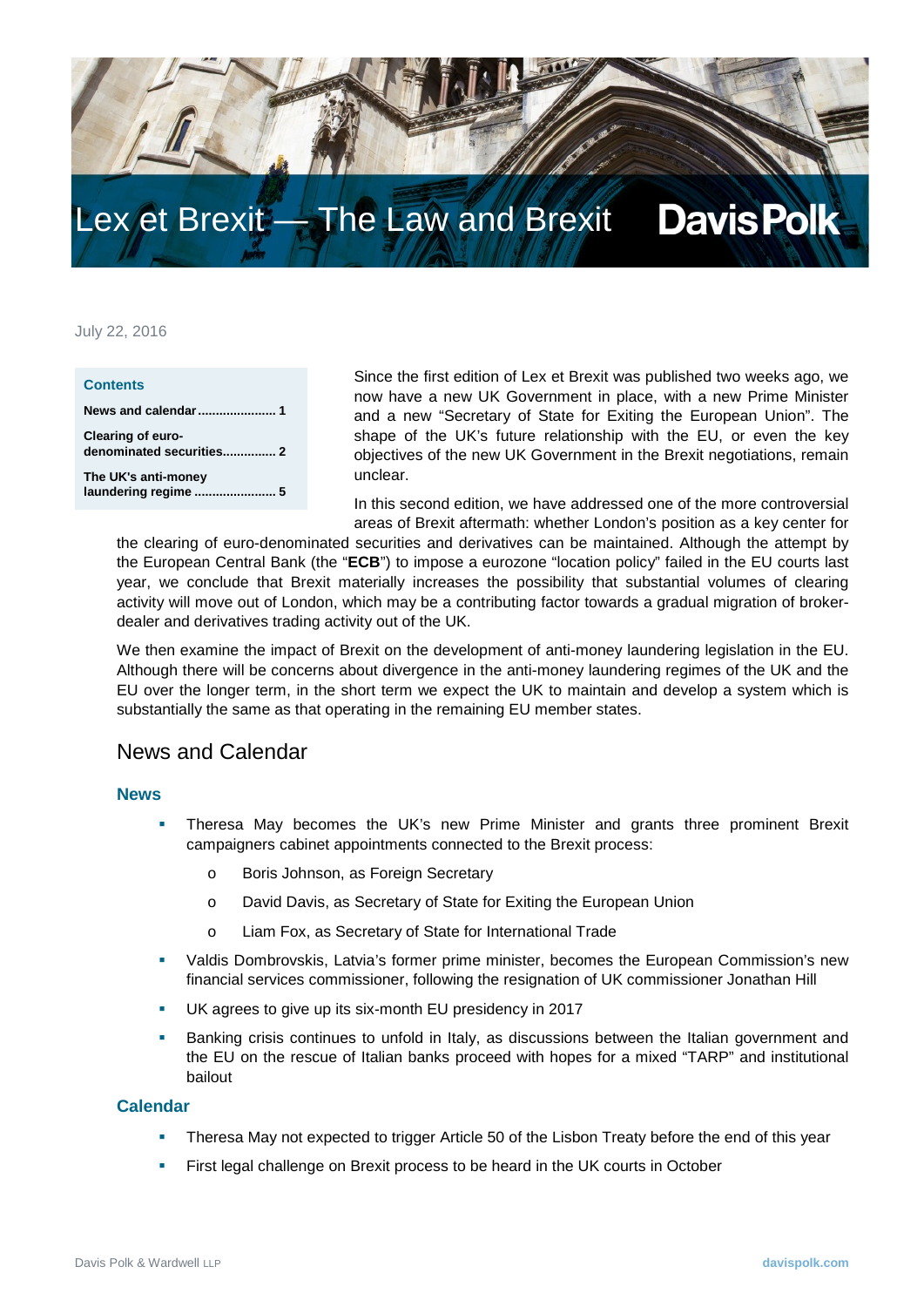### Clearing of Euro-Denominated Securities

In the wake of the Brexit referendum result, a number of commentators and politicians have focused

on the position of London as a key center for the clearing of eurodenominated securities and derivatives. Many, including the President of the Republic of France, have suggested that when the UK leaves the EU, it will be open to the ECB to exclude clearing houses in the UK from being able to clear euro-denominated financial instruments. This assumption is predicated on an ECB policy statement that systemically important euro-denominated clearing should occur in a eurozone member state (rather than any other country). Following a challenge by the UK Government, this policy was overturned by a ruling of the EU's General Court (the "**General Court**") in 2015.

"**The City, which thanks to the EU, was able to handle clearing operations for the eurozone, will not be able to do them…It can serve as an example for those who seek the end of Europe … It can serve as a lesson**."[1](#page-1-1)

### **What is (euro) clearing?**

A clearing house or, in the derivatives world, a central clearing counterparty ("**CCP**") acts as the "buyer to every seller and the seller to every buyer" in securities or derivatives transactions where the parties have agreed to clearing; in other words, the clearing entity interposes itself between the two parties so that one transaction becomes two matching contractual obligations.

Although clearing houses and CCPs provide a number of benefits to the financial system in terms of reducing bilateral counterparty risk, the scale of their operations can represent a source of systemic risk. Any serious disruption to the functioning of a major clearing entity would cause systemic problems and might therefore require a large amount of liquidity support from the supervising central bank. Consequently, clearing entities are subject to special regulatory regimes in many jurisdictions, including the UK.

London is one of the most important centers for the clearing of all types of derivatives. In particular, compared with other cities in the EU, it dominates the clearing of euro-denominated derivatives, having a daily turnover of transactions worth approximately 9[2](#page-1-0)7 billion euros.<sup>2</sup>

In the derivatives sphere, the European Market Infrastructure Regulation ("**EMIR**") provides, *inter alia*, for the prudential regulation of CCPs, including requirements for authorization, capital, margins, organizational rules and the establishment of a default fund. The major CCPs for the EU derivatives market are concentrated in London. UK CCPs are authorized by the Bank of England.

The Bank of England also regulates UK-based clearing houses for clearing of securities.

#### **The ECB view: euro-denominated clearing should happen in the eurozone**

For a number of years, the ECB had raised concerns over the systemic risk to the functioning of the eurozone posed by clearing entities outside of its regulatory control, particularly those in the UK. On July 5, 2011, the ECB issued a "Eurosystem Oversight Policy Framework" document which would require clearing houses with daily exposures of more than 5 billion euros in one of the main eurodenominated categories of derivative to be located in the eurozone (the "**location policy**").

The UK, supported by Sweden (another non-eurozone member state), challenged the location policy in the General Court, the court of first instance for the Court of Justice of the European Union (the "**CJEU**").

-

<span id="page-1-1"></span><sup>1</sup> Francois Hollande, President of the Republic of France, quoted in the Financial Times on June 29, 2016.

<span id="page-1-0"></span> $2$  http://bruegel.org/2016/06/brexit-and-the-uks-euro-denominated-market-the-role-of-clearing-houses/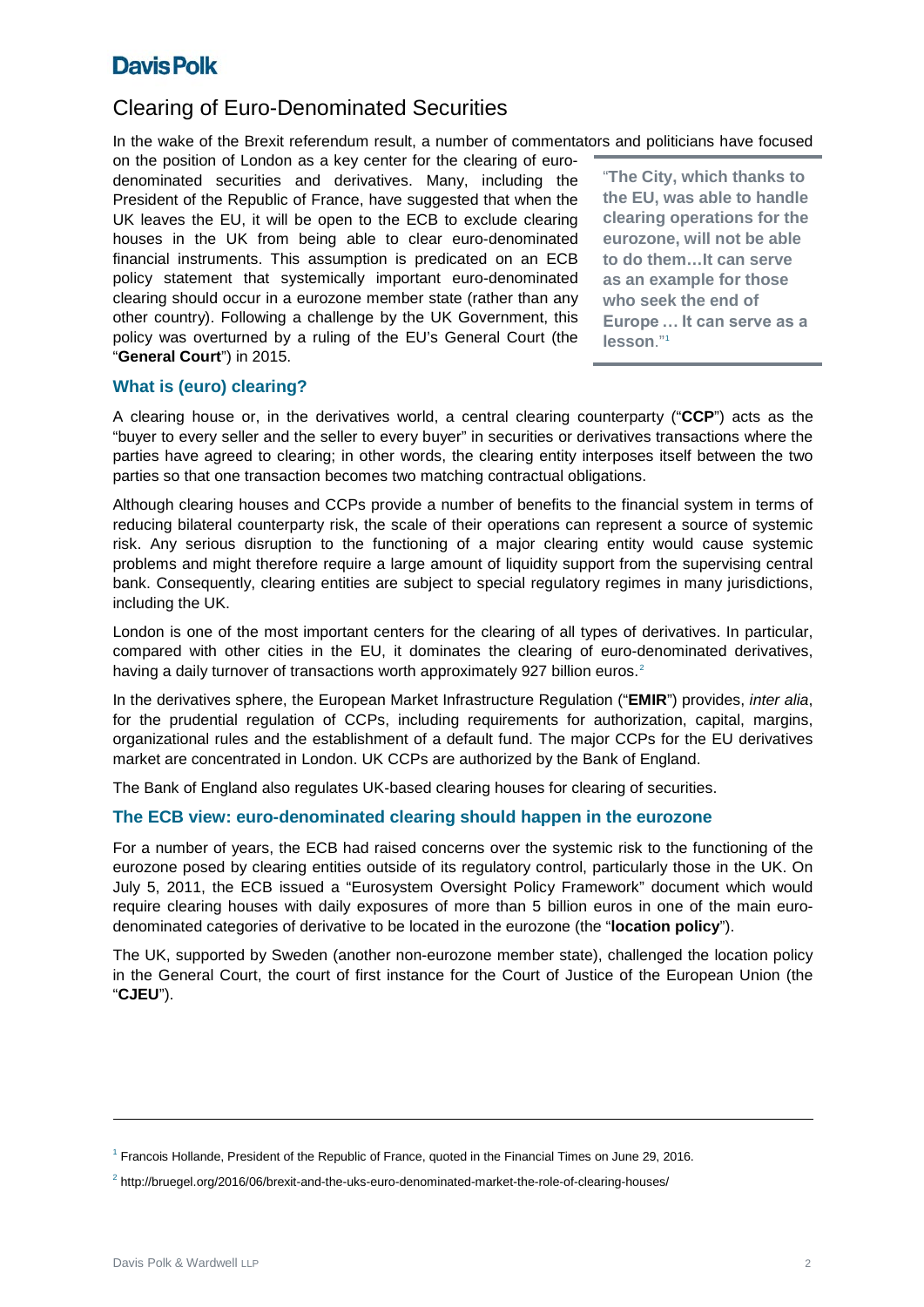### **The UK challenge in the EU court**

The ECB argued that the UK did not have standing to bring proceedings to challenge acts of the ECB because the UK had not agreed to the protocols which established the eurozone regulatory framework (i.e., because the UK had not adopted the euro as its currency). The General Court rejected this submission and held that the UK had standing as a member of the EU under Article 263 of the Treaty on the Functioning of the European Union ("**TFEU**"), despite not being part of the eurozone arrangements.

The UK challenged the location policy on the following grounds:

- the ECB had no competence to create a location requirement as part of its regulation of payment systems;
- the TFEU provides for freedom of establishment, freedom to provide services and free movement of capital in the EU, and these freedoms would be infringed by the location policy;
- the location policy might result in an anti-competitive situation in breach of the TFEU;
- the location policy infringed the principle of non-discrimination between Member States in the TFEU; and
- no justification for the discriminatory nature of the location policy could be made on the basis of the principle of proportionality.

In response, the ECB pointed to its establishment statute (the "**ECB Statute**"), which provides the ECB with the ability to make regulations "to ensure efficient and sound clearing and payments systems in the Union and with other countries," while the TFEU gives the ECB the task to "promote the smooth operation of payment systems."

#### **The judgment – March 2015**

The General Court found in favor of the UK on the first ground: the ECB has no competency to impose a location requirement for clearing houses. In the view of the General Court, the relevant

provisions of the ECB Statute gave the ECB powers to adopt regulations in relation to payment systems alone, not the clearing of securities or derivatives.

The General Court did, however, acknowledge that there were "very close links" between payment systems and securities clearing systems and that disruptions to the latter could have serious repercussions for the former. That said, the existence of these links did not justify, in the General Court's view, an acceptance of an implicit power of the ECB to regulate all EU clearing systems. This point led the General Court to comment that it would be open to the ECB to request

"…**the ECB has competence to adopt regulations to ensure efficiency and safety of payment systems, including those with a clearing stage, rather than…an autonomous regulatory competence in respect of all clearing systems**."

that the ECB Statute be amended through a simplified legislative process to give the ECB these powers. In practice, this means that the ECB could be granted the relevant extra regulatory powers without having to obtain the consent of each of the current 28 EU member states.

The General Court did not address the other aspects of the UK's argument and, thus, left open the question of whether a location policy would, for example, undermine the fundamental freedoms of the single market.

In the aftermath of the General Court's decision, the ECB did not appeal to the Court of Justice (the highest court in the EU and ultimate arbiter of EU law). To deal with the systemic risk concern that the ECB identified, the ECB and the Bank of England agreed enhanced arrangements for information exchange and cooperation regarding UK CCPs with significant euro-denominated business. At the same time, the ECB and the Bank of England extended the scope of their standing swap line to facilitate, if necessary, the provision of multi-currency liquidity support by both central banks to CCPs established in the UK and the eurozone respectively.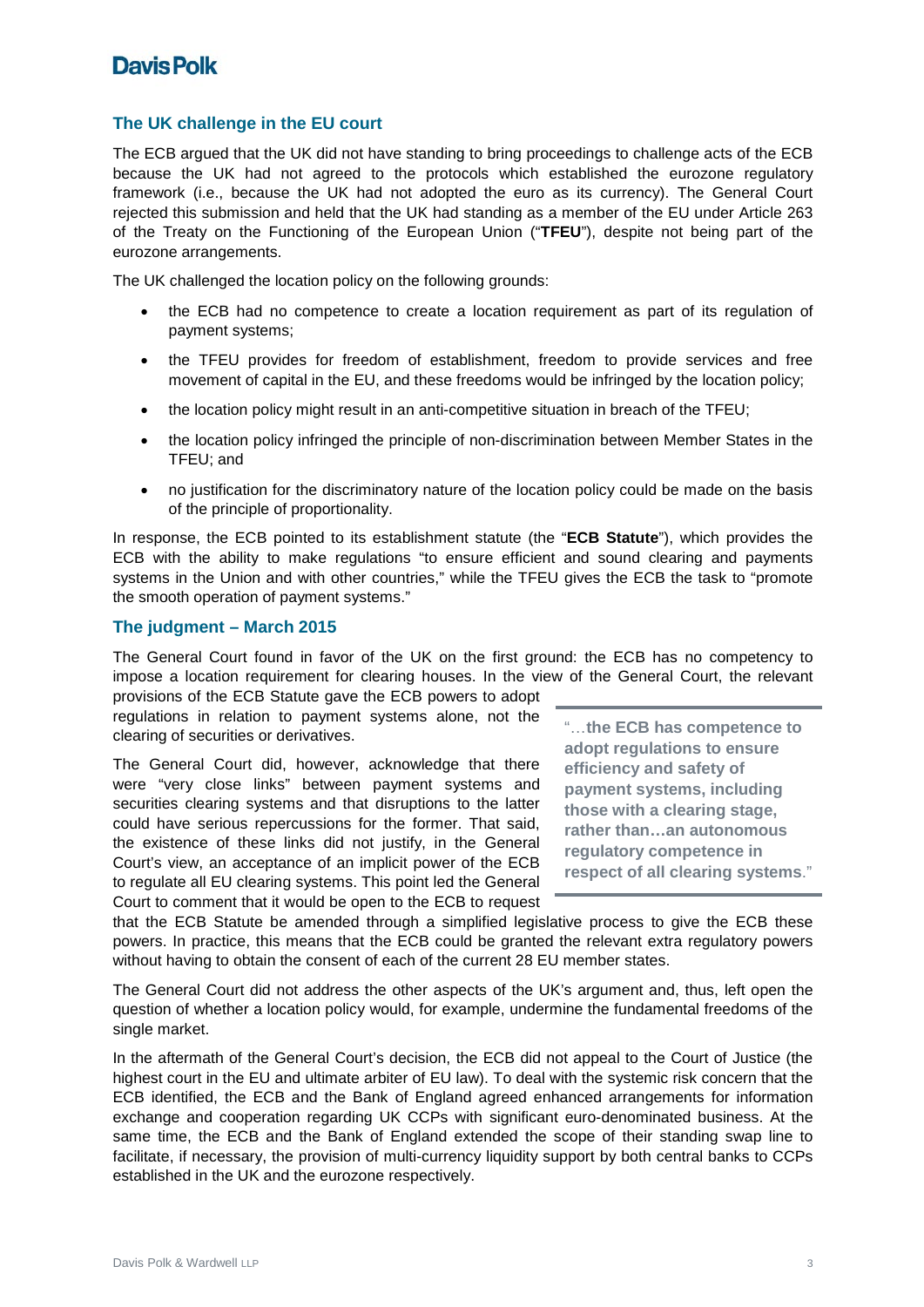#### **What next?**

It is clear that the ECB, under its current powers in the TFEU and the ECB Statute, does not have the power to regulate the location of clearing houses and CCPs. Yet it is also clear that the ECB continues to believe that the euro-denominated clearing activities of such institutions pose a systemic risk to the functioning of the eurozone. Last year's court decision means that, under current law, the ECB would not, however, be in a position to reinstate the location policy immediately following the UK's withdrawal from the EU.

Many politicians and commentators, most notably the President of the Republic of France, have indicated that Brexit provides an opportunity to re-establish the location policy. This may be motivated partly by a desire to punish the UK for leaving the EU (such punishment being seen as a deterrent to other member states considering Brexit-style referenda) but also an attempt to benefit eurozone financial centers such as Paris or Frankfurt, by attracting key financial market infrastructure to those jurisdictions, together with some of the operations of the clearing member banks.

#### **Changing the ECB Statute**

As the General Court noted, it would be open to the ECB to request an amendment to the ECB Statute or for the European Commission, the political executive of the EU, to propose such an amendment.<sup>[3](#page-3-0)</sup> Although the ECB Statute is a protocol to the TFEU and changing such a provision would usually require unanimity of member states, the TFEU provides that an amendment to the relevant parts of the ECB Statute could be passed by the so-called "ordinary legislative procedure," which means that only a qualified majority of member states $4$  and the approval of the European Parliament would be required.

#### **Could the UK oppose such a change?**

Even while the UK maintains its EU membership during the Brexit negotiations, it would have to mobilize support among both eurozone and non-eurozone members to oppose any change to the ECB's powers. In the context of an imminent Brexit, the ability of the UK to achieve its legislative aims is already much diminished; if the ECB or the European Commission were minded to seek this change, it would seem unlikely that the UK could do much to oppose it at the political level.

While a member of the EU, the UK would have standing to challenge such a change in the CJEU, likely on the basis of one the arguments that were not addressed in the 2015 General Court decision. If such a challenge were made after Article 50 of the TFEU, the "exit provision," had been invoked, the CJEU would be put in the difficult position of not knowing what the final relationship between the UK and the EU might look like. There is no guarantee that the UK would prevail in such an action; even if it did, it might lose the benefit of such a decision when it leaves the EU.

Of course, once the UK leaves the EU, it would not have standing to directly challenge an EU rule or piece of legislation in the CJEU, even if it were to negotiate continued membership of the European Economic Area (the "**EEA**"). It is possible that a remaining EU member state outside the eurozone could challenge the location policy or the ECB Statute amendment, but it is far from clear that this would happen.

EEA arrangements do allow for the settlement of disputes between EU member states and non-EU EEA member states as to the interpretation of the EEA Agreement, but it is uncertain at this point whether the UK, if it became a non-EU EEA member state, would have the ability to challenge a location policy or other piece of EU legislation designed to address euro-denominated clearing issues.

-

<span id="page-3-0"></span> $3$  Article 129(3) TFEU.

<span id="page-3-1"></span> $4$  A "qualified majority" is reached if two conditions are met: (i) 55% of member states vote in favor; and (ii) the proposal is supported by member states representing at least 65% of the total EU population.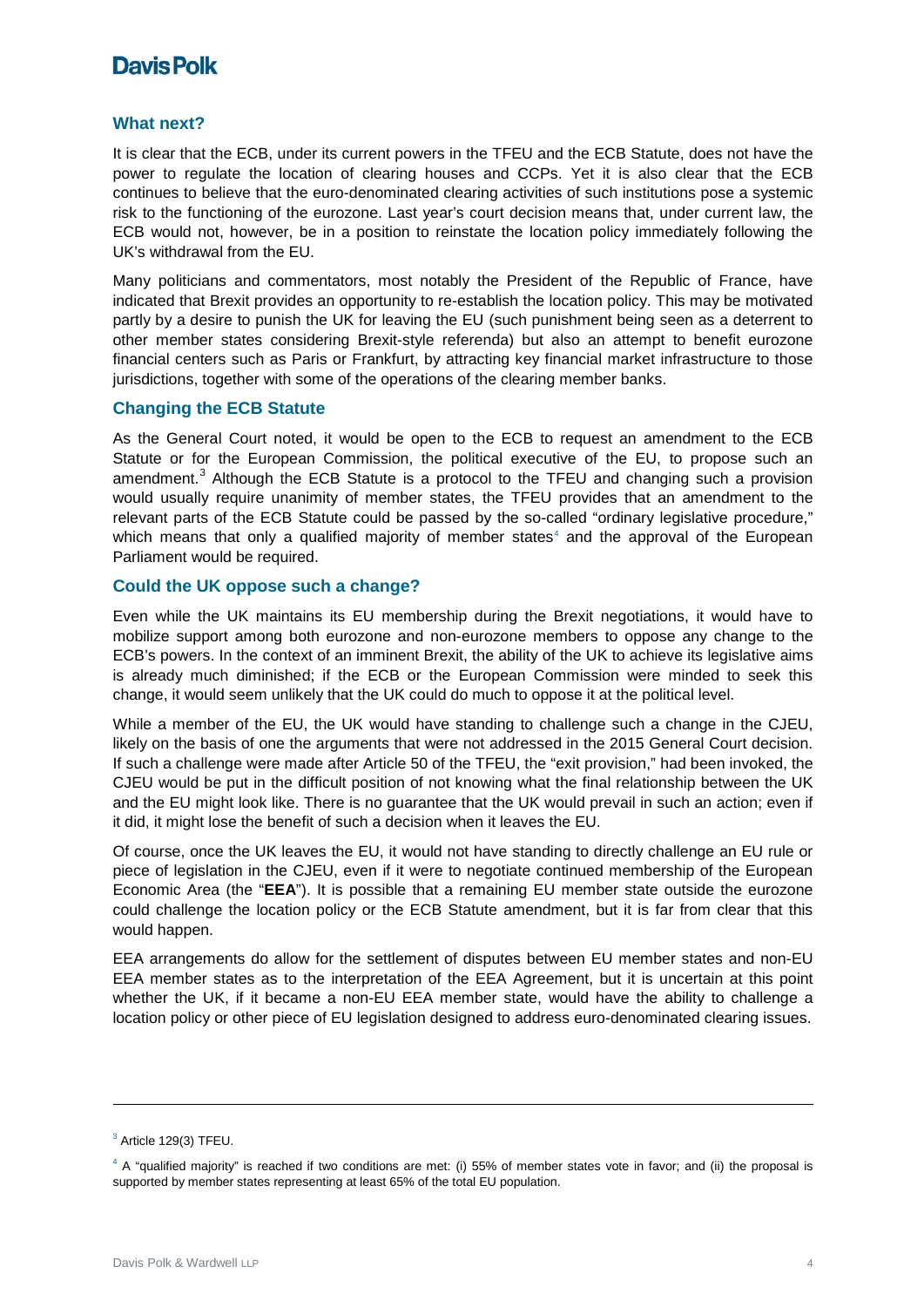#### **Other impacts of Brexit on clearing operations in London**

Brexit may also limit the ability of clearing member banks in London to execute derivatives transactions with EU clients if the EU passport for the provision of financial services is not maintained (please see the [first issue of Lex et Brexit](https://www.davispolk.com/sites/default/files/2016-07-09_LexetBrexit_The_Law_and_Brexit.pdf) for more detail). Furthermore, if the UK leaves the EU and does not negotiate continued EEA membership, CCPs in the UK would become "third country" CCPs under EMIR, meaning that there would be a need for equivalence assessments for the UK and for UK CCPs to register with the European Securities and Markets Authority ("**ESMA**") in order to continue to provide clearing services to EU counterparties. We will consider the impact of Brexit on EMIR in detail in a future edition of Lex et Brexit.

In summary, Brexit materially increases the possibility that substantial volumes of clearing activity will move out of London. If this were to occur, it may act as a contributing factor towards a gradual migration of broker-dealer and derivatives trading activity out of the UK. Decisions about whether to reinstate a location policy for euro-denominated instruments will essentially be political in nature, and may well form a significant part of the negotiations around continued market access for UK financial services firms.

### The UK's Anti-Money Laundering Regime

In the past several years, compliance with anti-money laundering legislation has been an area of key concern for financial institutions. These institutions must comply with the anti-money laundering regimes of each jurisdiction in which they operate, including, where relevant, that of the UK. Here, we consider Brexit's impact on the UK's anti-money laundering regime.

### **The current regime**

The Third Money Laundering Directive ("**MLD3**") has governed the EU's anti-money laundering regime since December 2007. As a directive, MLD3 had to be implemented into the national laws of each member state. In the UK, MLD3 was implemented mainly via the Money Laundering Regulations 2007 (the "**MLRs**").

The MLRs apply to a wide range of firms, including UK financial institutions. Under the MLRs, firms are required, *inter alia*, to perform due diligence on their customers, keep adequate records, establish and maintain appropriate anti-money laundering policies and procedures, and provide training to staff.

#### **Brexit's implications for revisions to anti-money laundering legislation**

In June 2015, the EU member states agreed on a joint initiative to strengthen the EU's anti-money laundering regime – the Fourth Money Laundering Directive ("**MLD4**"). MLD4 will repeal and replace MLD3. Although MLD4 initially had to be transposed into national laws by June 26, 2017, the European Commission has recently put forward a legislative proposal that would, *inter alia*, bring forward the deadline for transposition to January 1, 2017. Since it is likely that the UK will not have left the EU by either date, the UK is expected to continue with its implementation of the legislation. In fact, on July 12, 2016, the Financial Conduct Authority published its anti-money laundering annual report 2015/16, in which it stated that it "will continue to work with the Treasury on key policy areas like the transposition of [MLD4]."

Under MLD4, the Joint Committee of the European Supervisory Authorities (consisting of ESMA, the European Banking Authority and the European Insurance and Occupational Pensions Authority, together the "**Joint Committee**") is required to develop guidelines on certain topics, including the factors that a firm must consider when assessing the risks associated with establishing a business relationship or performing a transaction with or for a particular customer (the "**risk factor guidelines**"). The risk factor guidelines are also intended to provide direction on how a firm can adapt its customer due diligence measures to reflect the risks that it has identified. Guidelines produced by the European Supervisory Authorities operate on a "comply or explain" basis, which means that a firm must make every effort to comply with the guidelines or otherwise explain why it is unable to do so.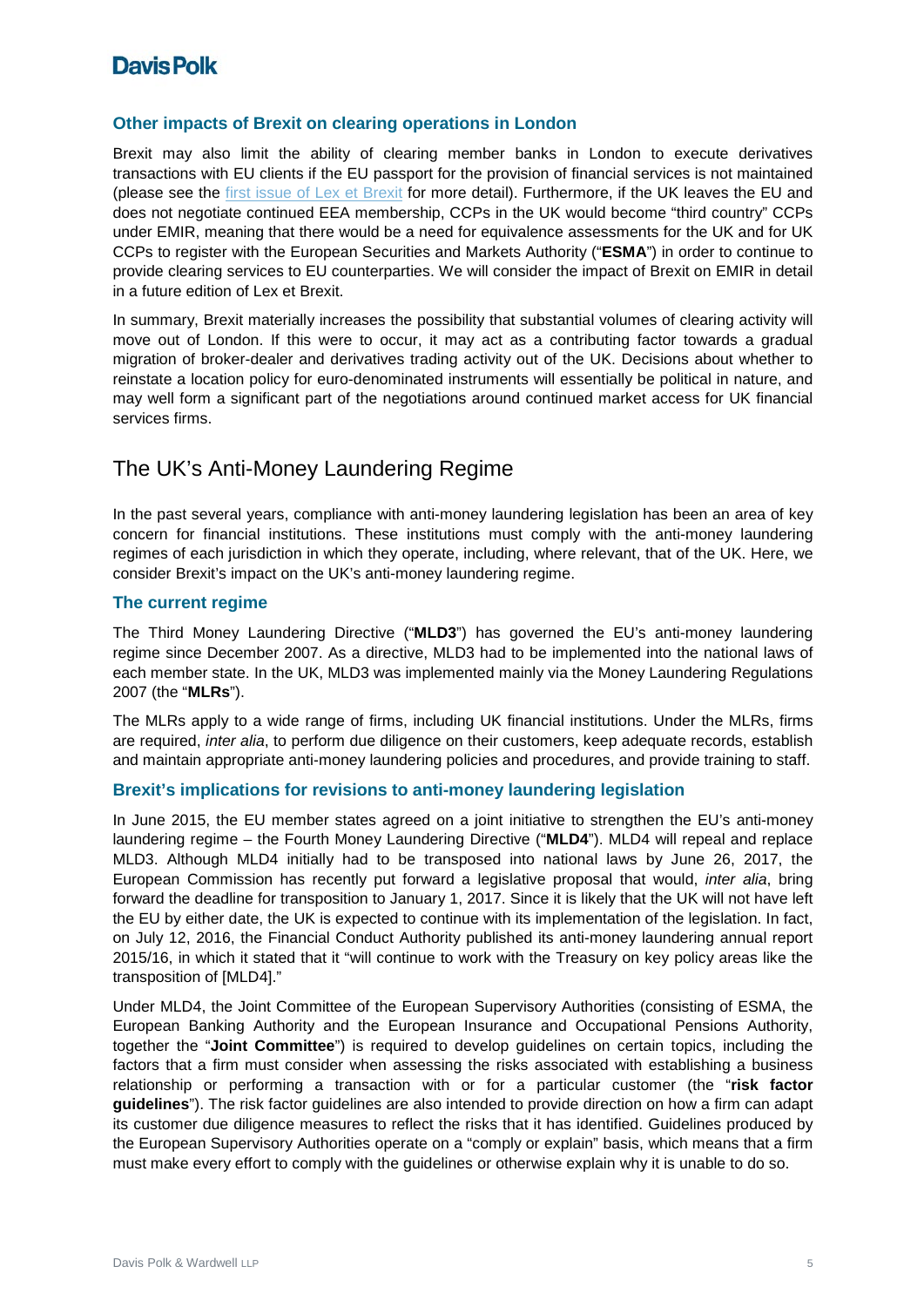In the UK, the Joint Money Laundering Steering Group ("**JMLSG**") produces guidance on the implementation of UK anti-money laundering legislation specifically for financial services firms. This guidance has been approved by HM Treasury, which means that UK courts and regulators must consider a firm's compliance with the guidance when determining whether or not it has breached its obligations under the legislation.

The JMLSG's guidance covers many of the points considered in the risk factor guidelines. For instance, it also identifies factors that a firm should consider when assessing a customer's risk profile. In its response to the Joint Committee's consultation on the risk factor guidelines, the JMLSG noted that "overlaps in the scope and coverage of the proposed guidelines and domestic guidance will raise practical compliance issues." There is a question, therefore, whether UK firms should use the Joint Committee's guidelines or the JMLSG's guidance as their primary reference material once MLD4 is implemented into UK law. Following the UK's withdrawal from the EU, and assuming it does not retain its membership of the EEA, it is clear that only the JMLSG's guidance will be of any legal significance, as it has been endorsed by HM Treasury. As a result, in the lead-up to Brexit, it is possible that UK firms may prefer to rely on the JMLSG's guidance rather than guidance provided by the Joint Committee.

#### **What does Brexit mean for future anti-money laundering legislation?**

#### **Another layer of legislation?**

Firms that operate on an international scale often have global anti-money laundering policies in place, which are then tailored to comply with national regimes. Adhering to the different national regimes is a costly and time-consuming exercise. When the UK withdraws from the EU, it will no longer have to comply with the EU's anti-money laundering legislation. Therefore, it is possible that Brexit will lead to an accelerated and intentional divergence between the anti-money laundering regimes of the UK and the EU, which would only add to the expense and time required to comply with the various systems.

On the other hand, both MLD3 and MLD4 are minimum harmonization directives, which means that each directive sets a threshold for anti-money laundering legislation that a member state must meet. A member state may, however, impose stricter requirements via its implementing legislation. The UK has often done so, i.e., it has frequently "gold plated" EU anti-money laundering legislation. For example, the UK has adopted an "all crimes approach" in its anti-money laundering legislation, which means that every money laundering offence must be reported – there is no *de minimis* threshold.

In addition, the UK, most EU member states and the European Commission are members of the Financial Action Task Force (the "**FATF**"), an intra-governmental body responsible for the development of the international anti-money laundering framework. All of these entities will remain members of the FATF once the UK withdraws from the EU and, thus, will continue to look to the standards the FATF produces. As a result, it is unlikely that anti-money laundering legislation in the UK and the EU will start to deviate significantly.

#### **Loss of ability to shape future EU anti-money laundering legislation**

Following a Brexit where EEA membership is not maintained, if a UK financial institution wants to transact with an EU financial institution, the UK financial institution will continue to be subject to the EU's anti-money laundering legislation, i.e., the EU financial institution will need to perform due diligence on the UK financial institution as prescribed by the EU's anti-money laundering legislation. Once the UK withdraws from the  $EU$  – and regardless of the exit package that it negotiates – the UK will lose its ability to shape future EU anti-money laundering legislation and guidance, which may be of significance to financial institutions. For example, when MLD3 was negotiated, following representations from various interested parties, HM Treasury successfully advocated that trustees of debt issues should be exempted from the requirement to identify and verify the identity of beneficial owners. Following Brexit, the UK will not have such influence over any future EU anti-money laundering legislation. In fact, the UK's influence over the outstanding pieces of MLD4, such as the various guidelines, has likely diminished already in the wake of the Brexit referendum result.

The UK's loss of influence is mitigated, however, by the existence of the FATF. The UK will remain a member of the FATF following Brexit, which means that it will continue to have some influence on the